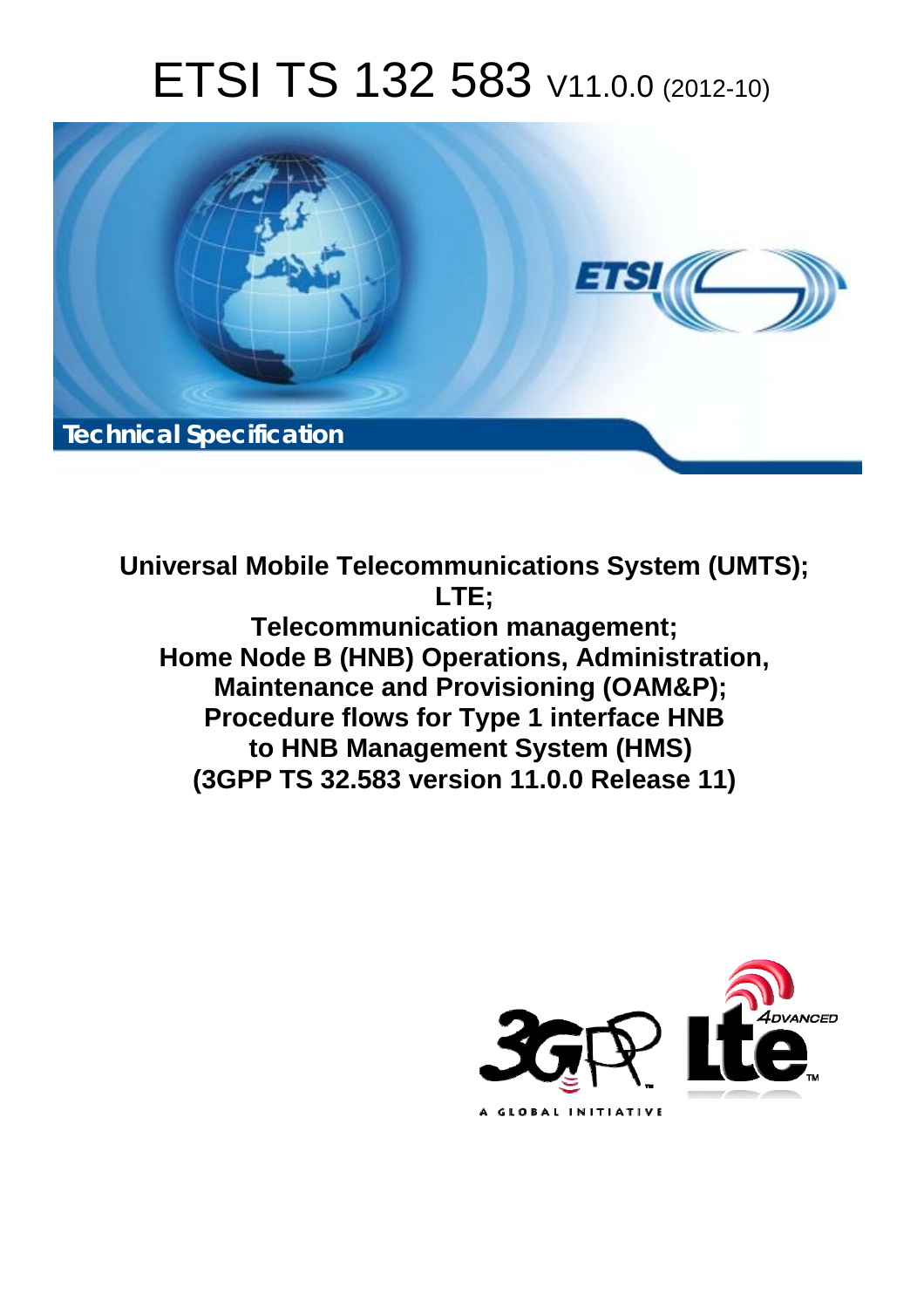Reference RTS/TSGS-0532583vb00

> Keywords LTE,UMTS

### *ETSI*

#### 650 Route des Lucioles F-06921 Sophia Antipolis Cedex - FRANCE

Tel.: +33 4 92 94 42 00 Fax: +33 4 93 65 47 16

Siret N° 348 623 562 00017 - NAF 742 C Association à but non lucratif enregistrée à la Sous-Préfecture de Grasse (06) N° 7803/88

#### *Important notice*

Individual copies of the present document can be downloaded from: [http://www.etsi.org](http://www.etsi.org/)

The present document may be made available in more than one electronic version or in print. In any case of existing or perceived difference in contents between such versions, the reference version is the Portable Document Format (PDF). In case of dispute, the reference shall be the printing on ETSI printers of the PDF version kept on a specific network drive within ETSI Secretariat.

Users of the present document should be aware that the document may be subject to revision or change of status. Information on the current status of this and other ETSI documents is available at <http://portal.etsi.org/tb/status/status.asp>

If you find errors in the present document, please send your comment to one of the following services: [http://portal.etsi.org/chaircor/ETSI\\_support.asp](http://portal.etsi.org/chaircor/ETSI_support.asp)

### *Copyright Notification*

No part may be reproduced except as authorized by written permission. The copyright and the foregoing restriction extend to reproduction in all media.

> © European Telecommunications Standards Institute 2012. All rights reserved.

DECT<sup>™</sup>, PLUGTESTS<sup>™</sup>, UMTS<sup>™</sup> and the ETSI logo are Trade Marks of ETSI registered for the benefit of its Members. **3GPP**TM and **LTE**™ are Trade Marks of ETSI registered for the benefit of its Members and of the 3GPP Organizational Partners.

**GSM**® and the GSM logo are Trade Marks registered and owned by the GSM Association.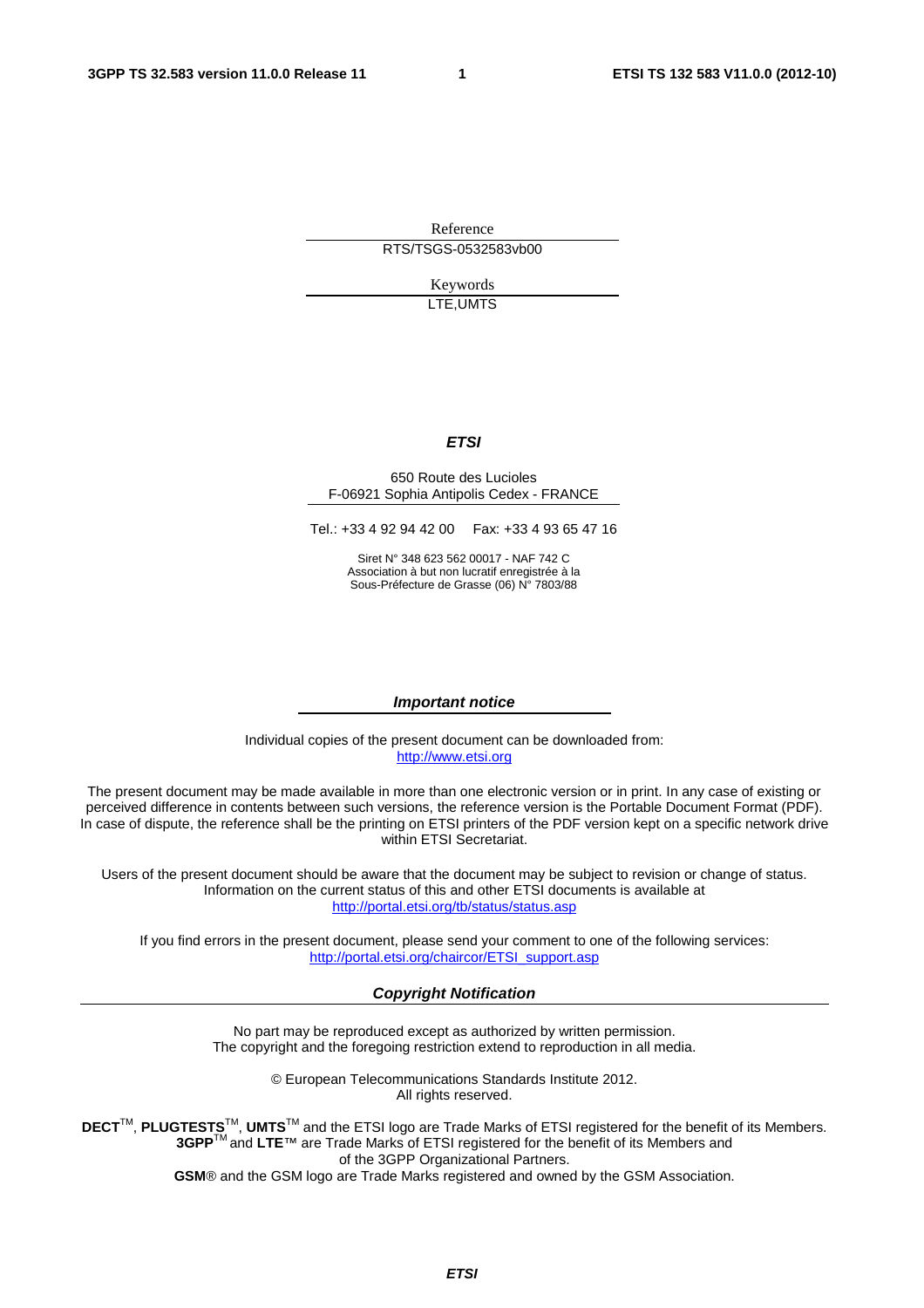# Intellectual Property Rights

IPRs essential or potentially essential to the present document may have been declared to ETSI. The information pertaining to these essential IPRs, if any, is publicly available for **ETSI members and non-members**, and can be found in ETSI SR 000 314: *"Intellectual Property Rights (IPRs); Essential, or potentially Essential, IPRs notified to ETSI in respect of ETSI standards"*, which is available from the ETSI Secretariat. Latest updates are available on the ETSI Web server [\(http://ipr.etsi.org](http://webapp.etsi.org/IPR/home.asp)).

Pursuant to the ETSI IPR Policy, no investigation, including IPR searches, has been carried out by ETSI. No guarantee can be given as to the existence of other IPRs not referenced in ETSI SR 000 314 (or the updates on the ETSI Web server) which are, or may be, or may become, essential to the present document.

# Foreword

This Technical Specification (TS) has been produced by ETSI 3rd Generation Partnership Project (3GPP).

The present document may refer to technical specifications or reports using their 3GPP identities, UMTS identities or GSM identities. These should be interpreted as being references to the corresponding ETSI deliverables.

The cross reference between GSM, UMTS, 3GPP and ETSI identities can be found under [http://webapp.etsi.org/key/queryform.asp.](http://webapp.etsi.org/key/queryform.asp)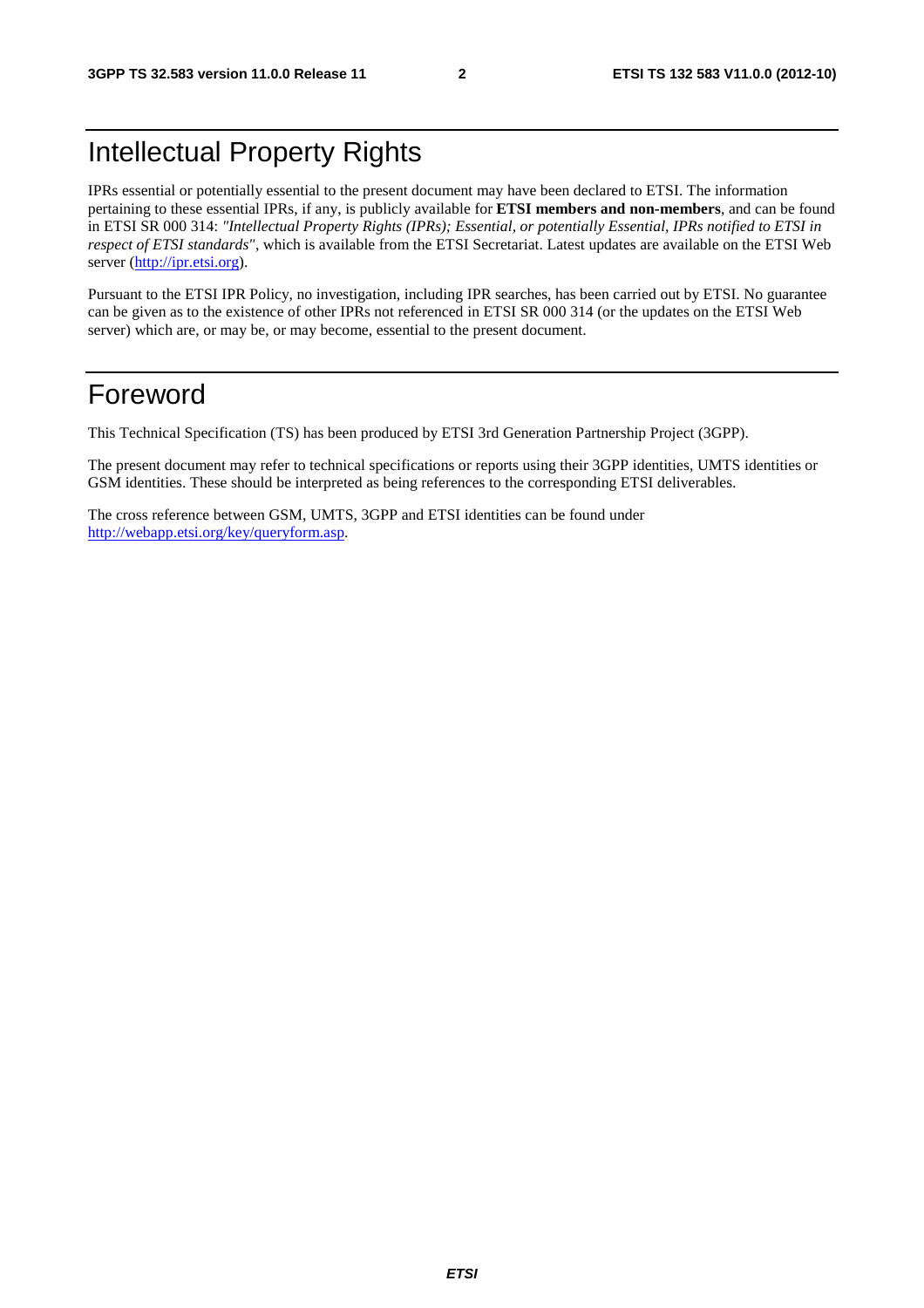$\mathbf{3}$ 

# Contents

| $For word  ________  ________  ________  ________  ________  ________  ________  ________  ________  ________  ________  ________  ________  ________$                                                                |  |  |  |  |  |  |
|-----------------------------------------------------------------------------------------------------------------------------------------------------------------------------------------------------------------------|--|--|--|--|--|--|
|                                                                                                                                                                                                                       |  |  |  |  |  |  |
|                                                                                                                                                                                                                       |  |  |  |  |  |  |
| 1                                                                                                                                                                                                                     |  |  |  |  |  |  |
| 2                                                                                                                                                                                                                     |  |  |  |  |  |  |
| 3<br>3.1<br>3.2                                                                                                                                                                                                       |  |  |  |  |  |  |
| 4<br>4.2<br>4.2.1<br>4.2.1.1<br>4.2.1.2<br>4.2.2<br>4.2.2.1<br>4.2.2.2                                                                                                                                                |  |  |  |  |  |  |
| 4.2.3<br>5                                                                                                                                                                                                            |  |  |  |  |  |  |
| 5.1<br>5.1.1<br>5.1.2<br>5.2<br>5.2.1<br>5.2.2<br>5.3<br>5.3.1<br>HNB configuration management using RPC Set Parameter Value method (Mandatory)  15<br>5.3.2<br>5.4<br>5.5<br>5.5.1<br>5.5.2<br>5.6<br>5.6.1<br>5.6.2 |  |  |  |  |  |  |
| <b>Annex A (informative):</b>                                                                                                                                                                                         |  |  |  |  |  |  |
|                                                                                                                                                                                                                       |  |  |  |  |  |  |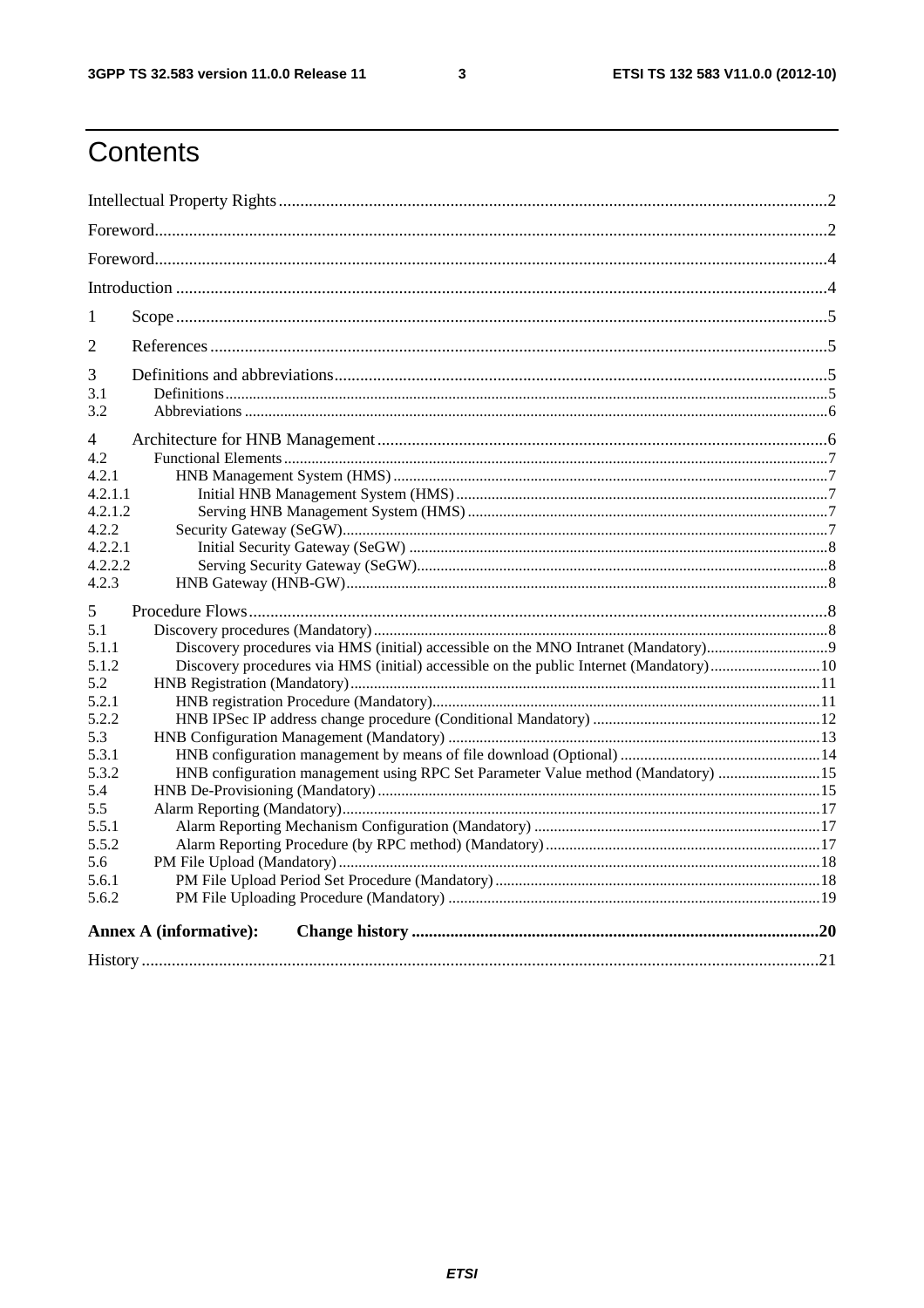# Foreword

This Technical Specification has been produced by the 3<sup>rd</sup> Generation Partnership Project (3GPP).

The contents of the present document are subject to continuing work within the TSG and may change following formal TSG approval. Should the TSG modify the contents of the present document, it will be re-released by the TSG with an identifying change of release date and an increase in version number as follows:

Version x.y.z

where:

- x the first digit:
	- 1 presented to TSG for information;
	- 2 presented to TSG for approval;
	- 3 or greater indicates TSG approved document under change control.
- y the second digit is incremented for all changes of substance, i.e. technical enhancements, corrections, updates, etc.
- z the third digit is incremented when editorial only changes have been incorporated in the document.

# Introduction

The present document is part of a TS-family covering the  $3<sup>rd</sup>$  Generation Partnership Project Technical Specification Group Services and System Aspects, Telecommunication Management; as identified below:

3GPP TS 32.581: "Telecommunications management; Home Node B (HNB) Operations, Administration, Maintenance and Provisioning (OAM&P); Concepts and requirements for Type 1 interface HNB to HNB Management System (HMS)".

### **3GPP TS 32.582: "Telecommunications management; Home Node B (HNB) Operations, Administration, Maintenance and Provisioning (OAM&P); Information model for Type 1 interface HNB to HNB Management System (HMS)".**

- 3GPP TS 32.583: "Telecommunications management; Home Node B (HNB) Operations, Administration, Maintenance and Provisioning (OAM&P); Procedure flows for Type 1 interface HNB to HNB Management System (HMS)".
- 3GPP TS 32.584: "Telecommunications management; Home Node B (HNB) Operations, Administration, Maintenance and Provisioning (OAM&P); XML definitions for Type 1 interface HNB to HNB Management System (HMS)".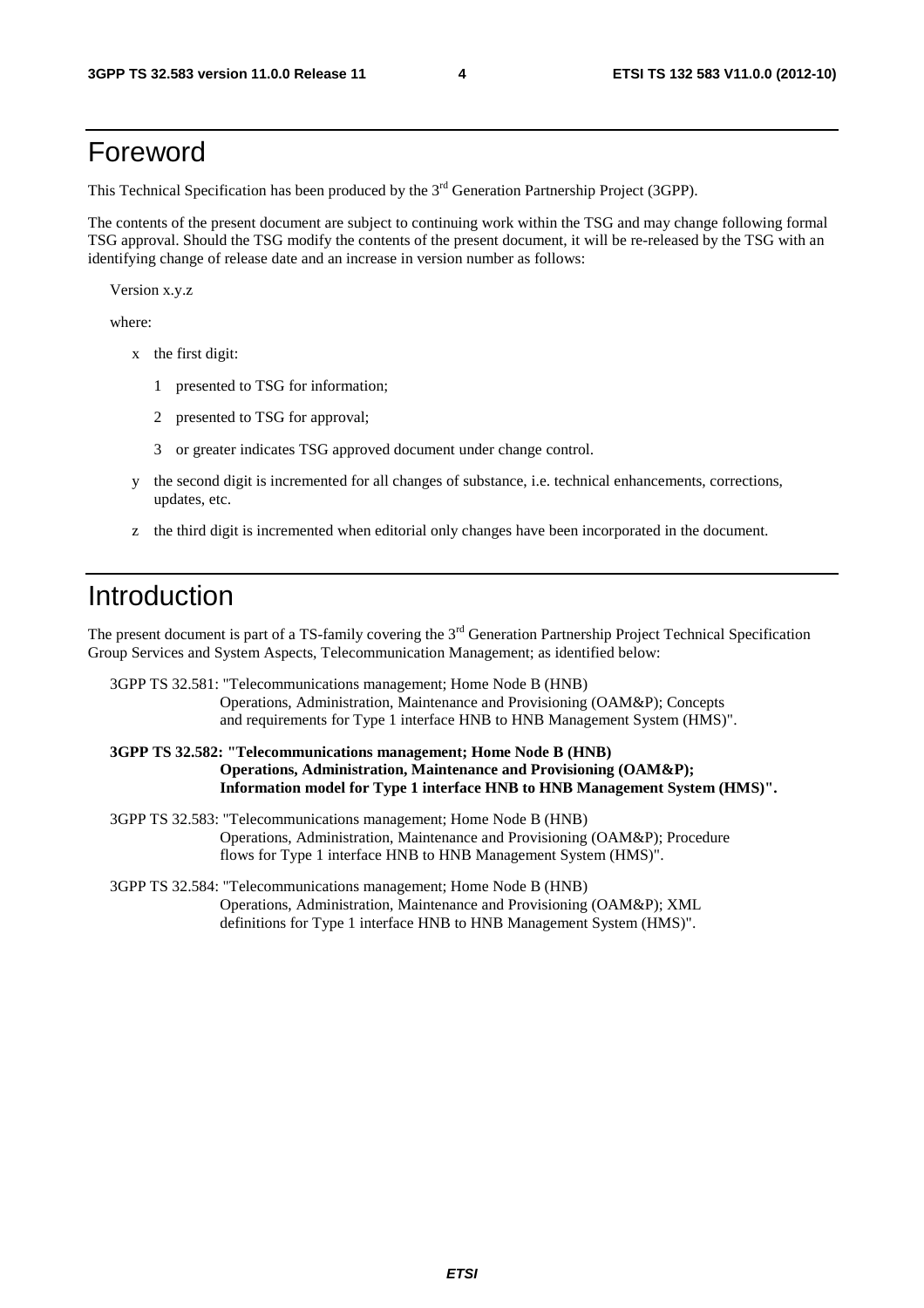# 1 Scope

The present document describes the procedure flows between HNB & HMS for the OAM of HNB Management.

# 2 References

The following documents contain provisions which, through reference in this text, constitute provisions of the present document.

- References are either specific (identified by date of publication, edition number, version number, etc.) or non-specific.
- For a specific reference, subsequent revisions do not apply.
- For a non-specific reference, the latest version applies. In the case of a reference to a 3GPP document (including a GSM document), a non-specific reference implicitly refers to the latest version of that document *in the same Release as the present document*.
- [1] 3GPP TR 21.905: "Vocabulary for 3GPP Specifications".
- [2] 3GPP TS 32.101: "Telecommunication management; Principles and high level requirements".
- [3] 3GPP TS 32.102: "Telecommunication management; Architecture".
- [4] 3GPP TS 32.300: "Telecommunication management; Configuration Management (CM); Name convention for Managed Objects".
- [5] TR-069 Amendment 2, CPE WAN Management Protocol v1.1, Broadband Forum, viewable at
- [6] 3GPP TR 25.820 3G Home NodeB Study Item Technical Report
- [7] 3GPP TS 25.401 Radio Access Network UTRAN Overall Description
- [8] 3GPP TR 32.821: "Study of Self-Organizing Network (SON) related OAM for Home NodeB".
- [9] 3GPP TS 25.467: "UTRAN architecture for 3G Home NodeB, stage 2".
- [10] 3GPP TS 32.582: "Telecommunications management; Home Node B (HNB) Operations, Administration, Maintenance and Provisioning (OAM&P); Information model for Type 1 interface HNB to HNB Management System (HMS)".
- [11] 3GPP TS 33.320: "Security of Home Node B (HNB) / Home evolved Node B (HeNB)".

# 3 Definitions and abbreviations

For the purposes of the present document, the terms and definitions given in TS 32.101 [2], TS 32.102 [3] and TS 21.905 [1] and the following apply. A term defined in the present document takes precedence over the definition of the same term, if any, in TS 32.101 [2], TS 32.102 [3] and TS 21.905 [1], in that order.

# 3.1 Definitions

For the purposes of the present document, the terms and definitions given in TR 21.905 [1] and the following apply. A term defined in the present document takes precedence over the definition of the same term, if any, in TR 21.905 [1].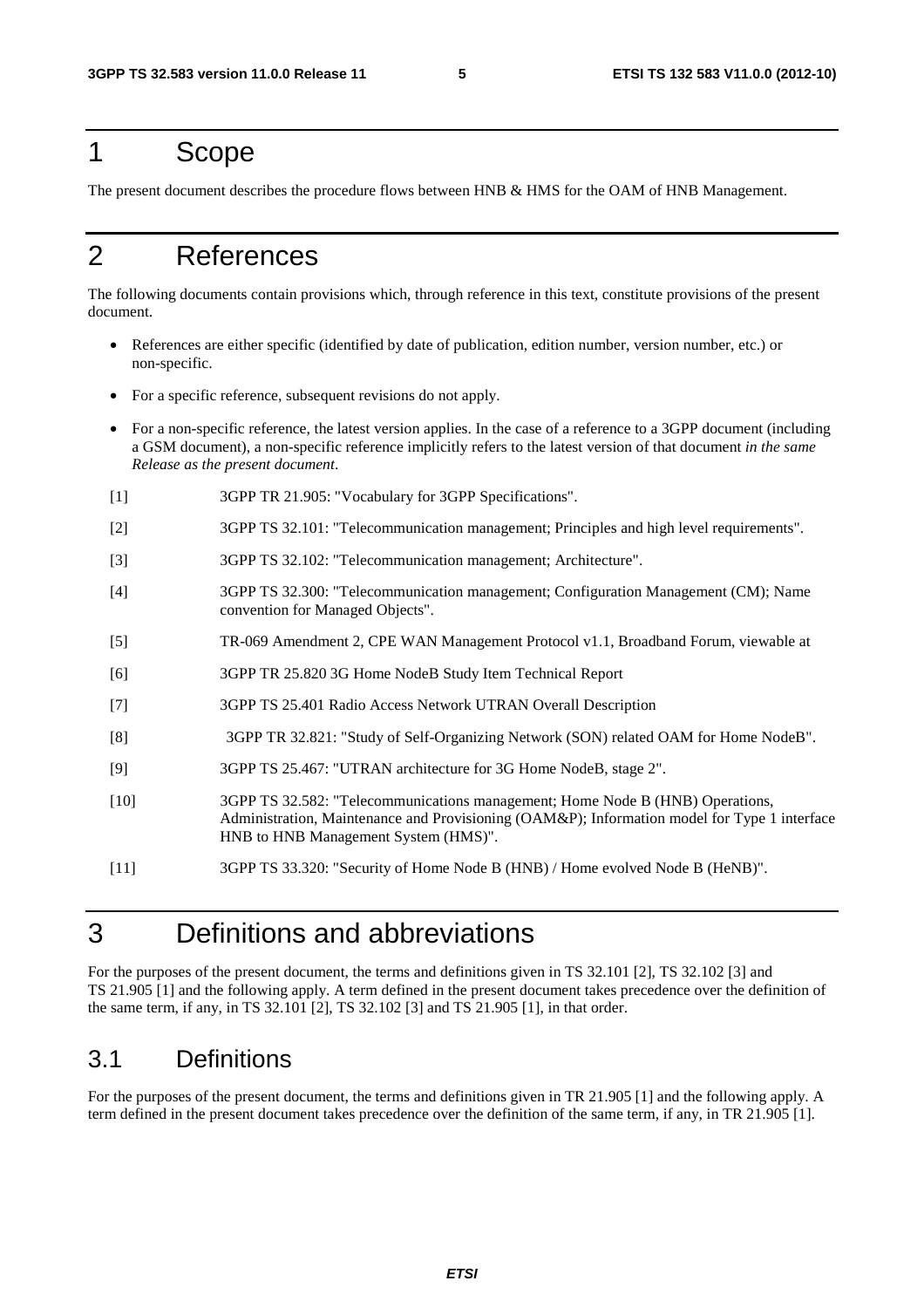# 3.2 Abbreviations

For the purposes of the present document, the following abbreviations apply:

| <b>DNS</b>    | Domain Name Server                         |
|---------------|--------------------------------------------|
| <b>FTP</b>    | File Transfer Protocol                     |
| <b>HMS</b>    | Home NodeB Management System               |
| <b>HNB</b>    | Home NodeB                                 |
| <b>HNB-GW</b> | Home NodeB Gateway                         |
| <b>HTTP</b>   | <b>Hyper Text Transfer Protocol</b>        |
| <b>HTTPS</b>  | <b>Hyper Text Transfer Protocol Secure</b> |
| <b>IP</b>     | Internet Protocol                          |
| LAN           | Local Area Network                         |
| <b>MNO</b>    | Mobile Network Operator                    |
| <b>RNC</b>    | Radio Network Controller                   |
| <b>RPC</b>    | Remote Procedure Call                      |
| <b>SeGW</b>   | <b>Security Gateway</b>                    |
| SSL.          | Secure Socket Layer                        |
| sFTP          | Secure File Transfer Protocol              |
| TLS           | <b>Transport Layer Security</b>            |
| URL           | <b>Unified Resource Locator</b>            |
|               |                                            |

# 4 Architecture for HNB Management

# 4.1 HNB OAM functional architecture

This section provides the HNB OAM functional architecture. We distinguish the two following cases:

- A HNB is connected to a BB device (typically a residential gateway providing connectivity via an access provider domain). The BB device provides routing, NAT and firewall functionality.
- A BB device with an integrated HNB functionality

The HNB Management System (HMS) main tasks are to provision configuration data on the HNB. It provides the following functional entities:

- A file server
- A TR-069 auto-configuration server (ACS)

However the file server may be used by other applications in the MNO domain.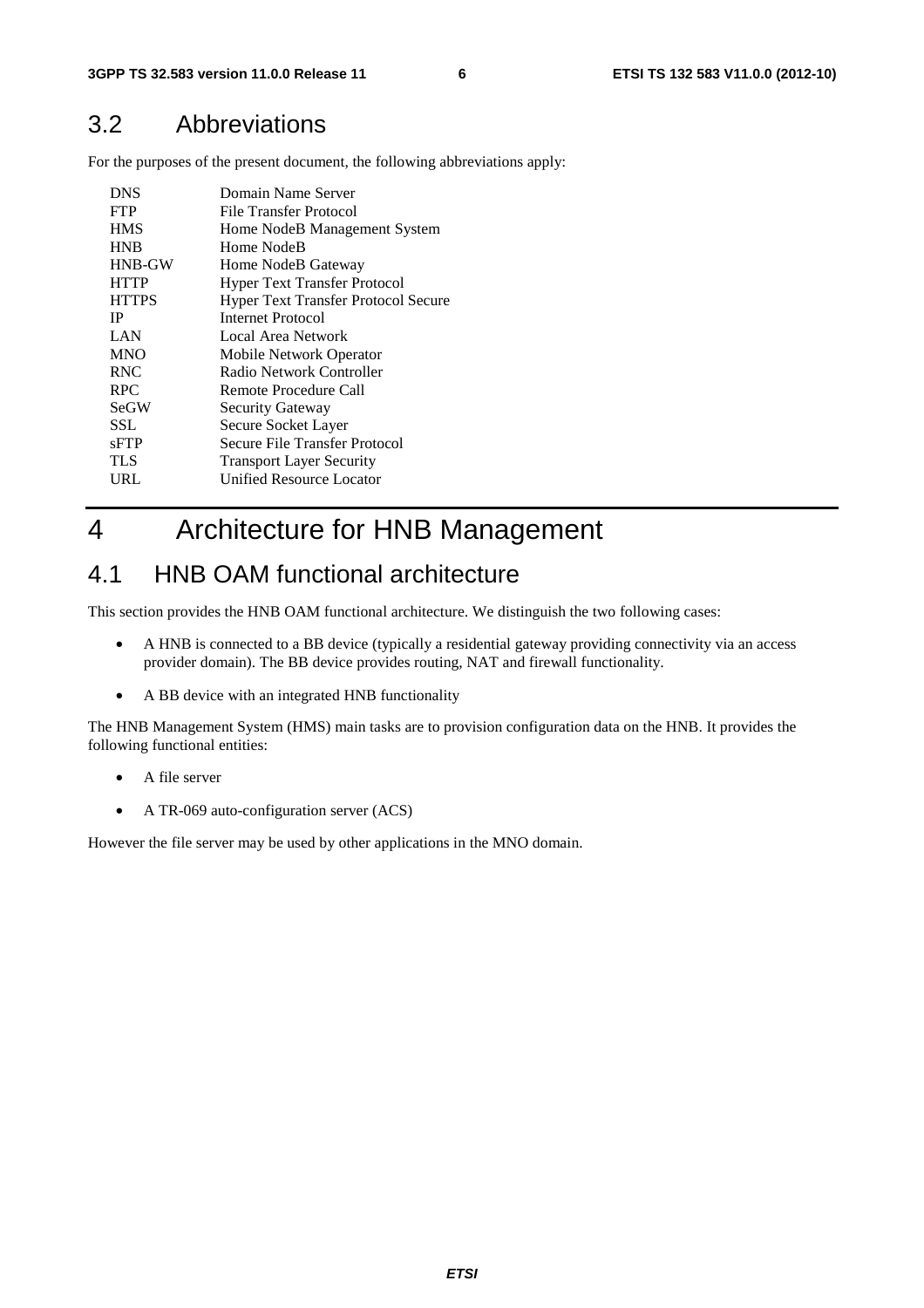

**Figure 4.1.1-1: Architecture for HNB Management** 

# 4.2 Functional Elements

### 4.2.1 HNB Management System (HMS)

The HMS is composed of a TR-069 manager and a file server. The TR069 manager implements the Auto-Configuration Server function as defined in TR-069 standard and performs CM, FM and PM functionalities to the HNB. The file server may be used for file upload or download, as instructed by TR-069 manager

### 4.2.1.1 Initial HNB Management System (HMS)

The initial HMS may provide location verification of HNB and assigns appropriate serving elements (Serving HMS, Security Gateway and HNB-GW).

### 4.2.1.2 Serving HNB Management System (HMS)

Provides the following functionalities:

- TR-069 Auto-configuration server
- File server for file upload or download
- Provisioning of configuration data to the HNB
- Performance & Fault updates
- Provides Serving SeGW discovery

# 4.2.2 Security Gateway (SeGW)

SeGW terminates Secure tunnelling for TR-069 as well as Iuh. It is used for authentication of HNB & provides access to HMS and HNB-GW.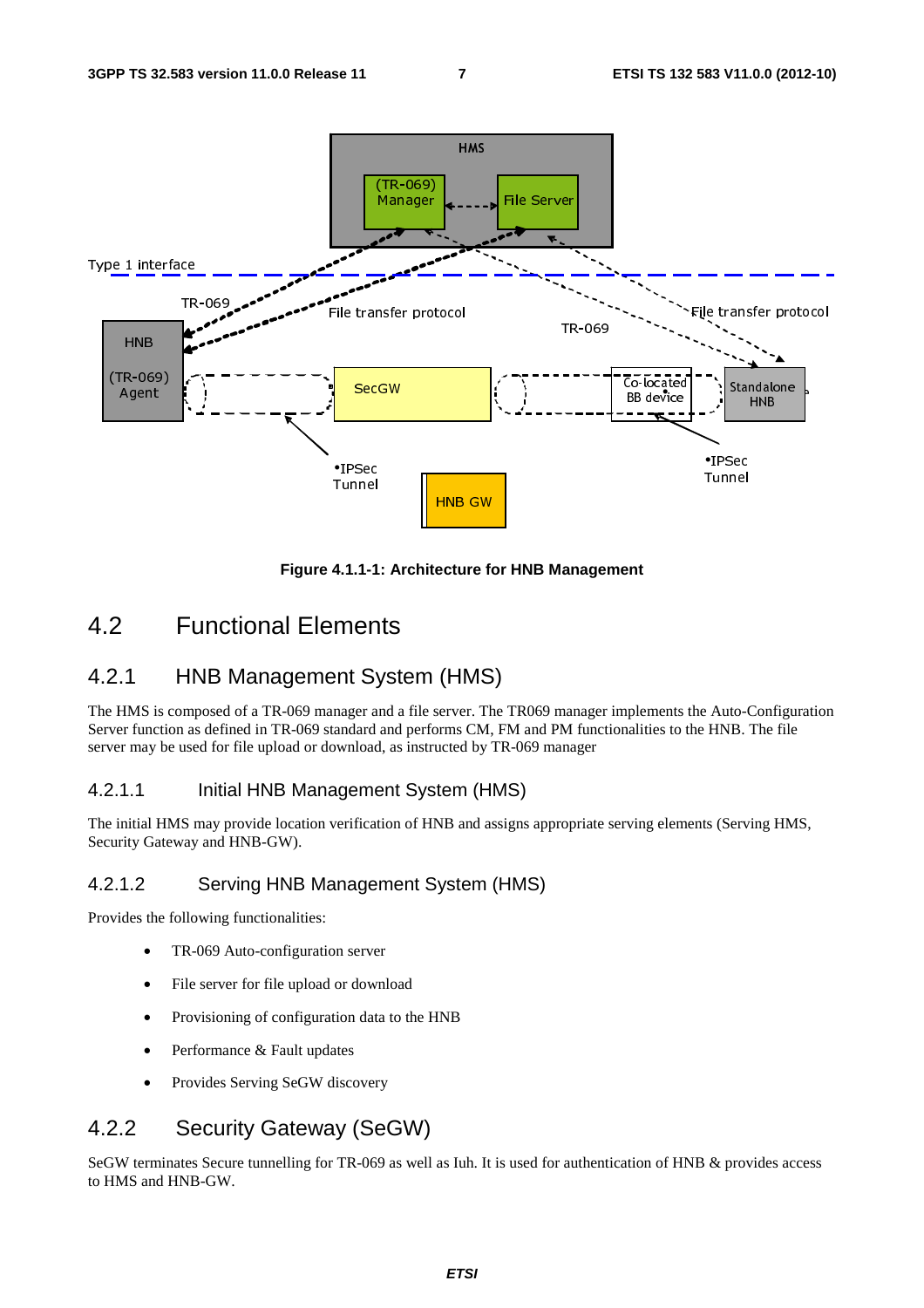### 4.2.2.1 Initial Security Gateway (SeGW)

The URL of the Initial SeGW may be factory programmed in the HNB so as to allow initial establishment of an IPSec security association and communication with the initial HMS.

### 4.2.2.2 Serving Security Gateway (SeGW)

Terminates IPSec security association and implements a forwarding function to allow forwarding IP packets upstream and downstream:

- Downstream: packets are forwarded on appropriate IPSec tunnels towards the HNB based on their destination IP addresses
- Upstream: forwarding IP traffic to the appropriate HNB-GW, HMS or other network elements based on destination IP addresses

# 4.2.3 HNB Gateway (HNB-GW)

Terminates Iuh from HNB. Appears as a RNC to the existing Core network using existing Iu interface.

5 Procedure Flows

# 5.1 Discovery procedures (Mandatory)

When the HNB is initially powered up, it shall contact with HMS (initial) to discover HNB-GW for the first step. HMS (initial) assigns the HNB corresponding local access information of Security Gateway (serving), HMS (serving) and optionally HNB-GW according to the HNB"s location information. The HNB-GW information shall be provided either by the HMS (initial) or the HMS (serving). The HNB is pre-configured with the address information of HMS (initial) and Security Gateway (initial) and with an operator trusted root CA certificate allowing the validation of the certificate presented by HMS (as TLS server) or Security Gateway (as IKEv2 responder), while HMS (serving) may be physically different from HMS (initial). The address information of Security Gateway (initial) should be consistent with that in the certificate presented by Security Gateway (initial). When authentication between HNB and HMS (initial) is needed, the address information of HMS (initial) should be consistent with that in the certificate presented by HMS (initial).

There are two scenarios that need to be distinguished for the HNB-GW discovery:

- HMS (initial) is accessible via IPSec to the Security Gateway (initial) on the MNO Intranet.
- HMS (initial) is accessible on the public Internet.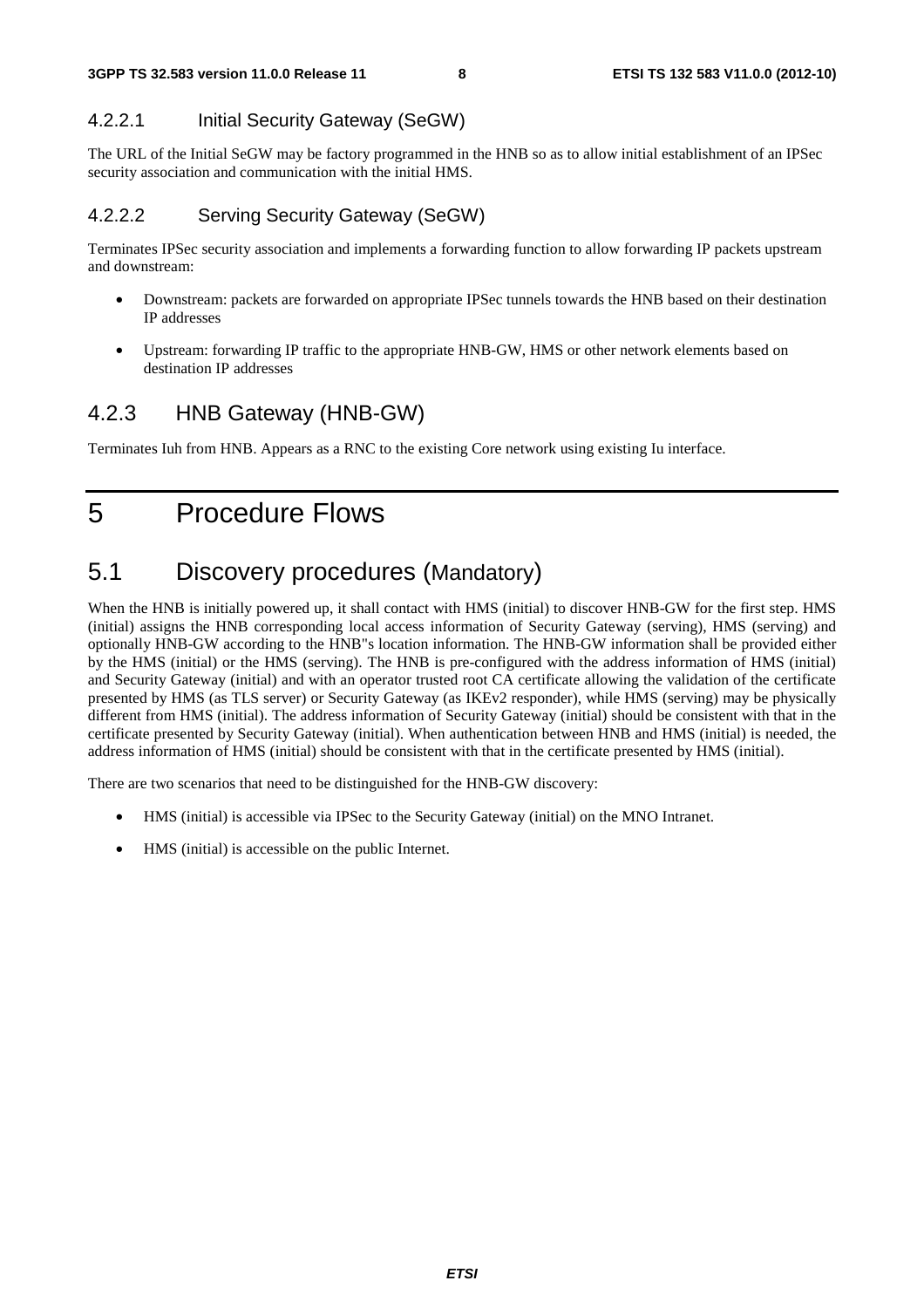5.1.1 Discovery procedures via HMS (initial) accessible on the MNO Intranet (Mandatory)



**Figure 5.1.1-1: HNB-GW discovery via HMS (initial) accessible on the MNO Intranet** 

- 1. The HNB establishes a LAN connectivity to the Internet when it is initially powered up.
- 2. The HNB initiates a process to get IP address of Security Gateway (initial).

2.1 The HNB requests outer DNS (Domain Name Server) server for the address of Security Gateway (initial)"s URL.

2.2.DNS responds to the HNB with the IP addresses of Security Gateway (initial) URL.

2.3 The secure connection is established between the HNB and Security Gateway (initial).

2.4 The HNB requests DNS (inner) via IPSec tunnel secure connection for the address of HMS (initial) URL.

2.5 DNS (inner) responses to the HNB with the IP addresses of HMS (initial).

3. The CWMP Session is established between the HNB and HMS (initial).

4. The HNB sends to HMS (initial) an Inform Request containing location parameters and HNB Identity etc.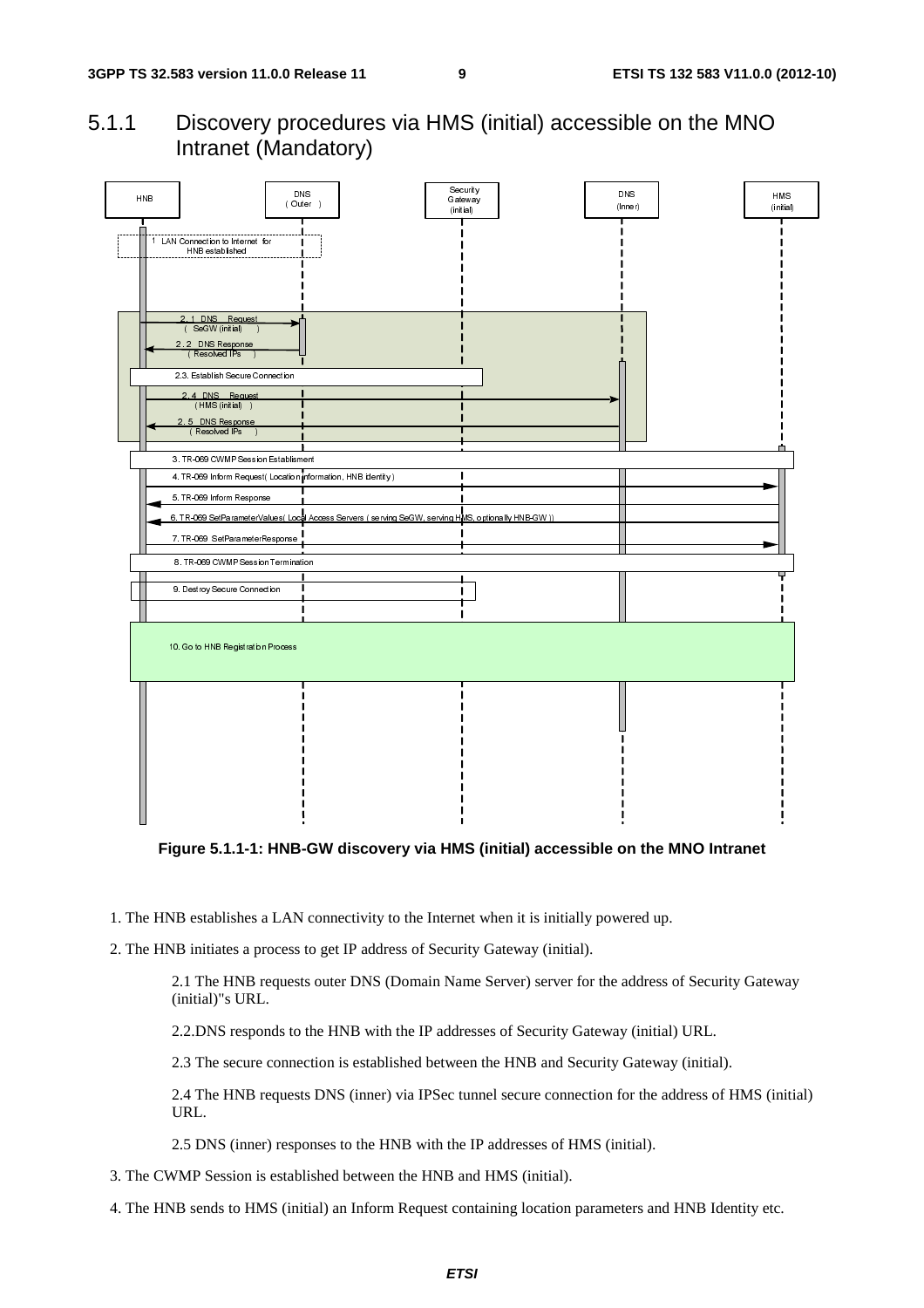5. HMS (initial) returns an Inform response to accept the HNB location information.

6. HMS (initial) then prepares for the local access information (including serving Security Gateway and serving HMS) and sets the values on the HNB using the SetParameterValues message. The Initial HMS may also optionally provide the HNB-GW information to the HNB.

Note: If the Initial HMS does not provide HNB-GW then the serving HMS shall provide it during the HNB registration procedure.

7. The HNB acknowledges the updation by returning a SetParameterValues Response message. If HMS (serving) is the same physical entity as HMS (initial), then go to step 10.

8. The HNB releases the CWMP Session between the HNB and HMS (initial).

9. The IP secure tunnel connection may be destroyed between the HNB and Security Gateway (initial).

10. Next to execute HNB registration process.

### 5.1.2 Discovery procedures via HMS (initial) accessible on the public Internet (Mandatory)



**Figure 5.1.2-1: HNB-GW discovery via HMS (initial) accessible on the public Internet**

In this case the HNB is factory programmed with the initial TR-069 manager URL. The MNO needs to publish the initial TR-069 manager domain name in the outer DNS. At the initial switch-on, the HNB performs the following steps:

1. The HNB establishes a LAN connectivity to the Internet when it is initially powered up.

2. The HNB resolves the host name of the HMS (initial) through going to the outer DNS

3. TR-069 session establishment with the HMS (initial) that is accessible on the public Internet using TLS/SSL security.

4. The HNB sends to HMS (initial) an Inform Request containing location parameters and HNB Identity etc.

5. HMS (initial) returns an Inform response to accept the HNB location information.

6. HMS (initial) then prepares for the local access information (including serving Security Gateway and serving HMS) and sets the values on the HNB using the SetParameterValues message. The Initial HMS may also optionally provide the HNB-GW information to the HNB.

Note: If the Initial HMS does not provide HNB-GW then the serving HMS shall provide it during the HNB registration procedure.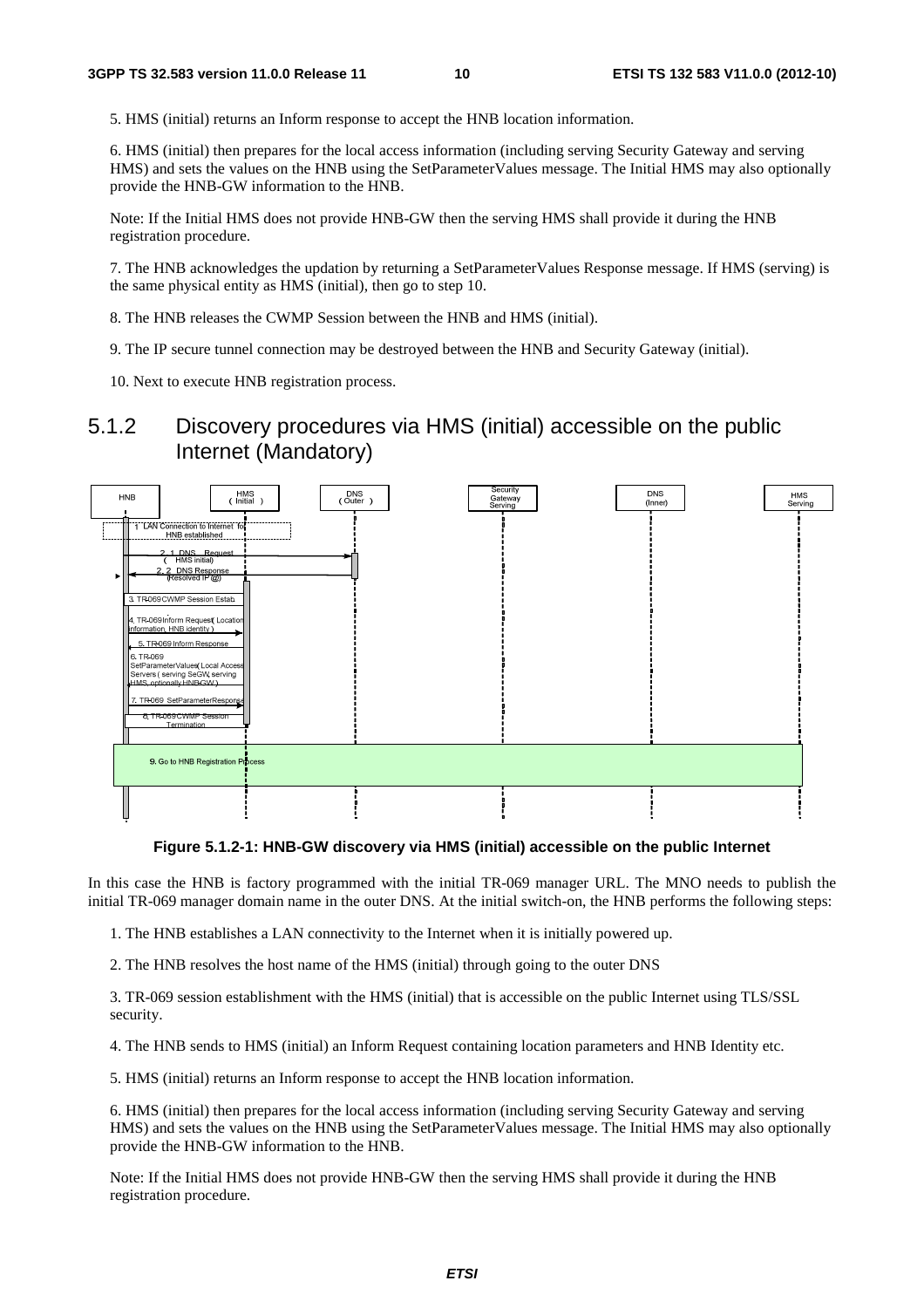- 7. The HNB acknowledges the update by returning a SetParameterValuesResponse message.
- 8. The HNB releases the CWMP Session between the HNB and HMS (initial).
- 9. Next to execute HNB registration process.

# 5.2 HNB Registration (Mandatory)

# 5.2.1 HNB registration Procedure (Mandatory)

HNB registration is a process to put the HNB into service when it is initially powered up. The process contains two subprocesses of registration: registration to HMS (serving) and registration to HNB-GW. In this section, the HNB registration is mainly focused on registration to HMS (serving), and registration to HNB-GW has a reference to the definition of TS 25.467 Section 5.2.2. HMS (serving) may be physically different from HMS (initial).



#### **Figure 5.2.1-1: HNB Registration procedure flow**

Find the HNB has discove<br>vided the HNB-GV<br>ween the HNB and<br>ving) is the same p<br>the HNB-GW info 1. The HNB has discovered the Serving SeGW and the Serving HMS and optionally HNB-GW (if the HMS (initial) provided the HNB-GW during the discovery procedures) and start the registration process. If the secure connection between the HNB and HMS (serving) has already been established, then go directly to step 4. In this case, HMS (serving) is the same physical entity as HMS (initial).

Note: if the HNB-GW information is not provided during the discovery procedure flow then it shall be provided in step 5.3.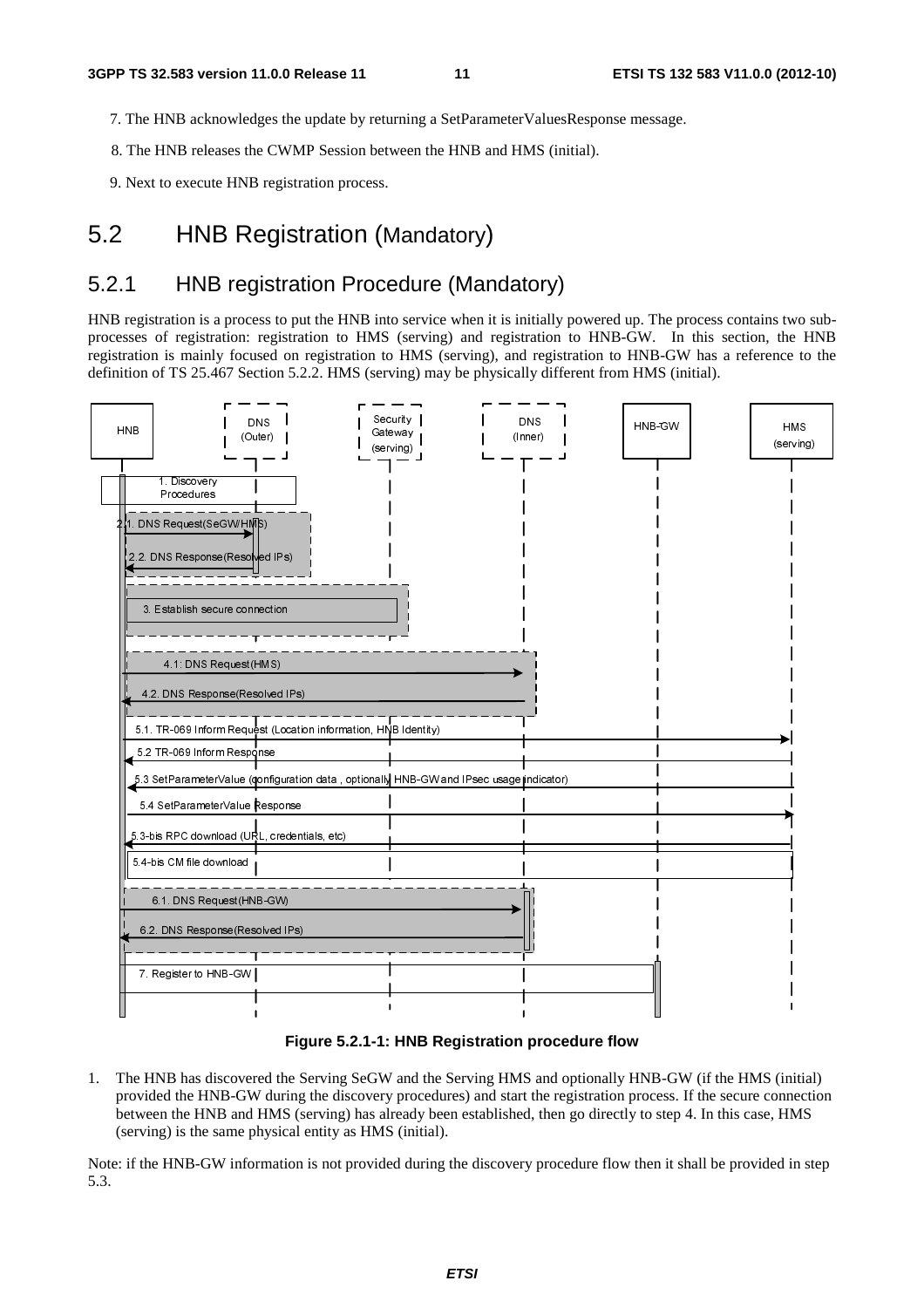- 2. If the local access information of Security Gateway (serving) obtained by the HNB is URL, then the HNB fetches the IP address of Security Gateway (serving) from public outer DNS. If the HMS connection is to be established outside the IPSEC tunnel and the HMS (serving) obtained by the HNB is URL, then the HNB also fetches the IP address of HMS (serving) from outer DNS
	- 2.1 The HNB requests public outer DNS (Domain Name Server) server for the IP address of the Security Gateway (serving)"s URL and optionally the HMS (serving)"s URL.
	- 2.2. Public Outer DNS responds to the Home NodeB with the IP addresses of the Security Gateway (serving) URL and optionally the IP address of HMS (serving) URL.
- 3. A secure connection is established between the HNB and Security Gateway (serving).
- 4. If the HMS connection is to be established inside the IPSEC tunnel and the If the HMS (serving) obtained by the HNB is URL, then the HNB fetches the IP address of HMS (serving) from DNS server (inner) via the secure connection.
	- 4.1 The HNB requests DNS server (inner) via secure connection for the IP address of the HMS (serving) URL.
	- 4.2. DNS (inner) responds to the Home NodeB with the IP addresses of HMS (serving) URL.
- 5. Registration to HMS (serving)
	- 5.1 The HNB sends to HMS (serving) an Inform Request message containing HNB general information as location parameters and HNB Identity, which has a reference to TS 25.467 Section 5.2.2 etc.
	- 5.2 HMS (serving) returns an Inform Response message to accept the HNB general information.
	- 5.3 The HMS (serving) provisions the HNB with configuration data optionally including HNB-GW and IPsec usage indicator (if the HNB-GW is not provided in the discovery procedures then it must be provided in step 5.3)
	- 5.4 The HNB acknowledges the provisioning data by sending a SetParameterValue Response
	- Optionally if CM is done by means of a file download then step 5.3 and step 5.4 are replaced by 5.3-bis and 5.4 bis:

5.3-bis HMS (Serving) may trigger by means of download RPC a CM file download providing CM data.

5.4-bis CM file download procedure optionally including the HNB-GW and IPsec usage indicator.

6. If the HNB-GW obtained by the HNB is URL, then the HNB fetches the IP address of the HNB-GW from DNS server (inner) via the secure connection.

6.1 The HNB requests DNS server (inner) via secure connection for the IP address of the HNB-GW URL.

- 6.2. DNS (inner) responds to the Home NodeB with the IP addresses of HNB-GW URL.
- 7. Registration to HNB-GW, which is already defined in TS 25.467 section 5.2.2.

### 5.2.2 HNB IPSec IP address change procedure (Conditional Mandatory)

The precondition is to configure HNB using IPsec. If the inner IPsec tunnel IP address of the HNB changes and HNB is connected to HMS via IPSec Tunnel then the HNB shall notify the TR-069 manager using TR-069. To this end the HNB shall establish a connection to the Serving TR-069 manager and use the inform method to update the IPSec IP address. The following flow diagram provides the details of this procedure flows.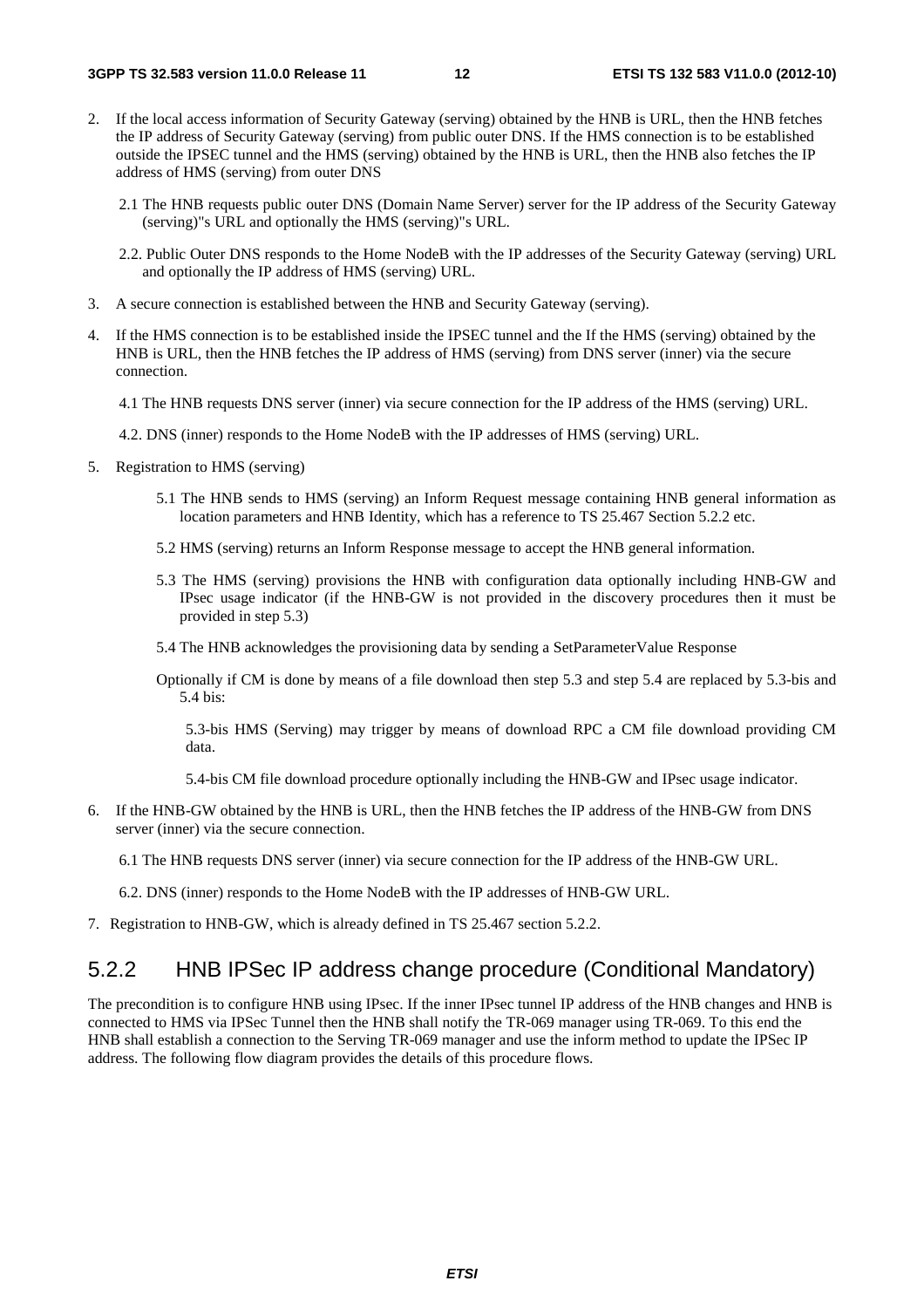

#### **Figure 5.2.2-1**

The basic steps for the IPSec IP address update are as follows:

- A. Connection establishment triggered by the HNB to the TR-069 manager as soon as possible following a change of the IPSec IP address (the procedure for changing the IPSec IP address are outside the scope of this document).
- B. The HNB uses the Inform request method of TR-069 to provide the TR-069 manager with the new IPSec IP address of the HNB in conjunction with the HNB identity (manufacturer serial number)
- C. The TR-069 manager acknowledges the receipt of the new IPSec IP address of the HNB.

# 5.3 HNB Configuration Management (Mandatory)

This section specifies the procedure flows for HNB configuration management using TR-069. As per TS 32.581, CM can be achieved by means of RPC as a mandatory feature or by means of file download as an optional feature:

- RPC set parameter values method: Following a registration of the HNB to the TR-069 manager, the TR-069 starts updating CM data on the HNB by means of the Set Parameter Value method of RPC in any combination or order. Subsequent updates of the CM data are done using the same procedure (for any combination of parameters).
- File download: Following a registration of the HNB to the TR-069 manager, the TR-069 manager may trigger the HNB to start a file download of CM data. Subsequent to this initial phase the TR-069 may trigger at any point in time the HNB to start a file download to allow an update of the CM data.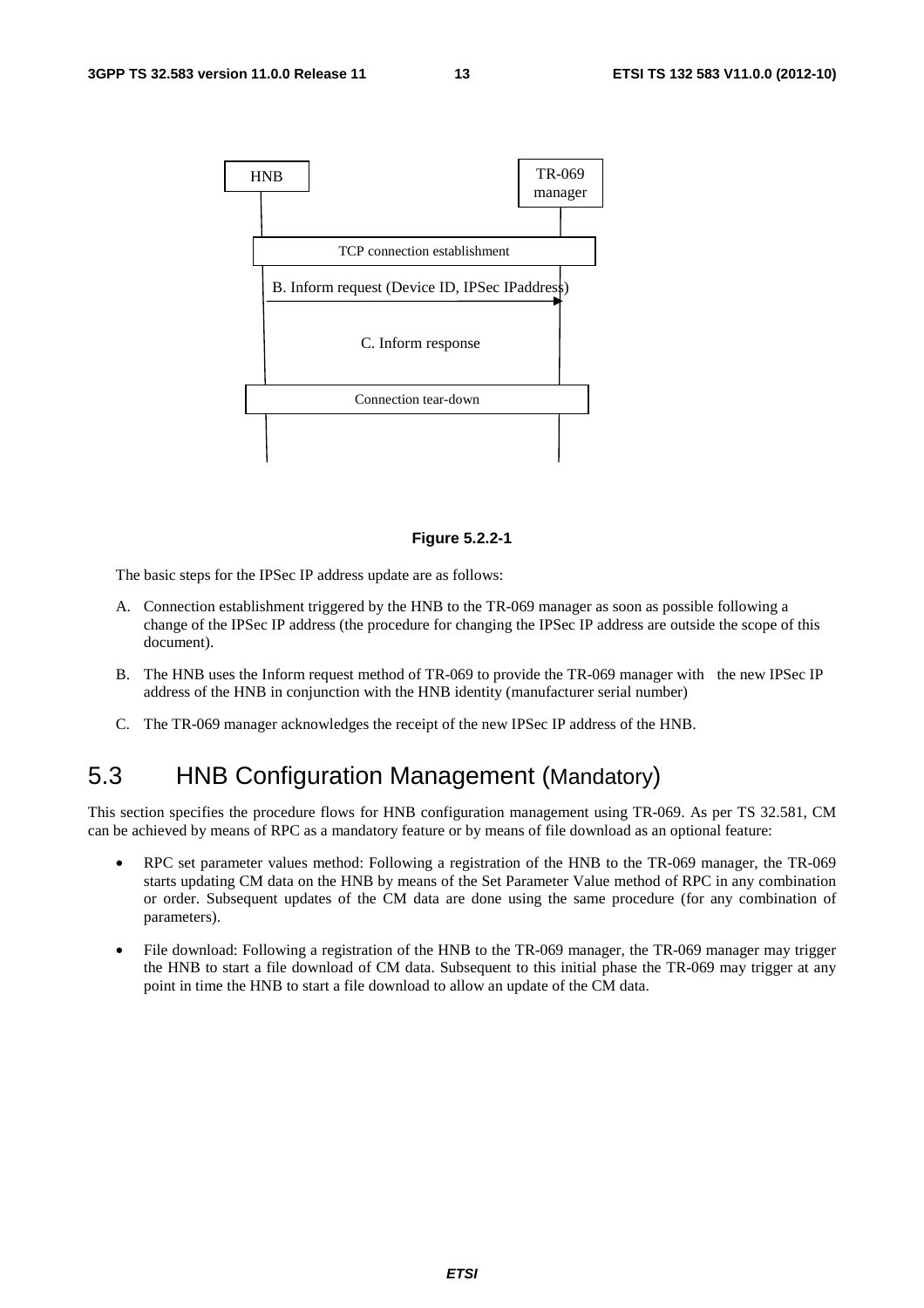### 5.3.1 HNB configuration management by means of file download (Optional)



#### **Figure 5.3.1-1**

Following the HNB registration procedure or subsequently when the TR-069 manager decides to update CM data (in this case the TR-069 manager needs to issue a connection request to the HNB), the following sequence of exchange takes place

A. The TR-069 manager instructs the HNB by means of an RPC method, namely download, to start a CM file download. The parameters for the download method can refer to TR-069 Amendment 2 [5] Table 30 - download arguments.

B. The HNB starts a CM file download request to the File server by using one of the available interfaces (FTP, HTTP, etc) as specified in the URL

C. The CM file is downloaded from the File server. The file format is specified in TS 32.584.

D. CM file download status indication: the HNB indicates success or failure of the CM file download to the TR-069 manager. The success case means all downloaded parameters are installed / configured in the HNB. The failure case means none of the downloaded parameters is installed / configured in the HNB. Possible reasons are: one or more downloaded parameters are considered illegal or invalid, the downloaded file was corrupted.

The mechanisms by which the CM file is installed on the File server and the corresponding URL is built and provided to the TR-069 manager are not specified in this document.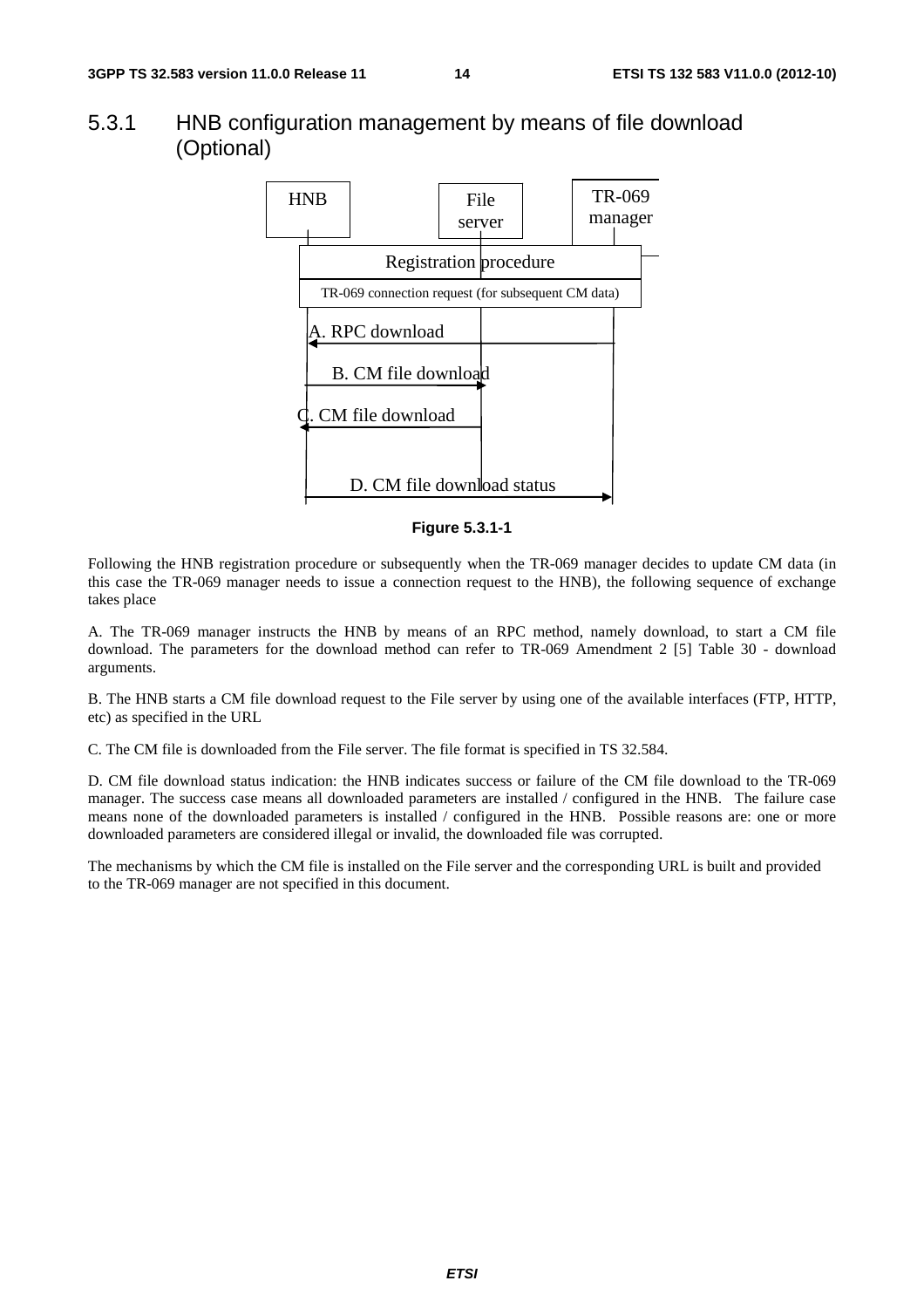### 5.3.2 HNB configuration management using RPC Set Parameter Value method (Mandatory)



#### **Figure 5.3.2-1**

Following the HNB registration procedure or subsequently when the TR-069 manager decides to update CM data (in this case the TR-069 manager needs to issue a connection request to the HNB), the following sequence of exchange takes place

A. The TR-069 manager calls a SetParameterValue RPC on the HNB with the following parameters:

• Parameter List: the set of parameter names and corresponding values

B. indicates the status of the SetParameterValue RPC (success or failure)

# 5.4 HNB De-Provisioning (Mandatory)

The TR-069 manager must provide the ability for the operator to de-provision a HNB (e.g. if the subscriber ends his subscription).

Subsequent requests from the HNB shall not lead to the registration process described in clause 5.2 until the operator allows it.

De-provisioning may involve other operations which are not in the scope of this document...

There are two possible ways to de-provision a HNB:

- Use of FactoryReset RPC method (optional in TR-069)
- SetParameterValue to reset all or a set of HNB parameters

If the FactoryReset RPC method is used, the HNB must initiate the factory reset procedure only after successful completion of the session.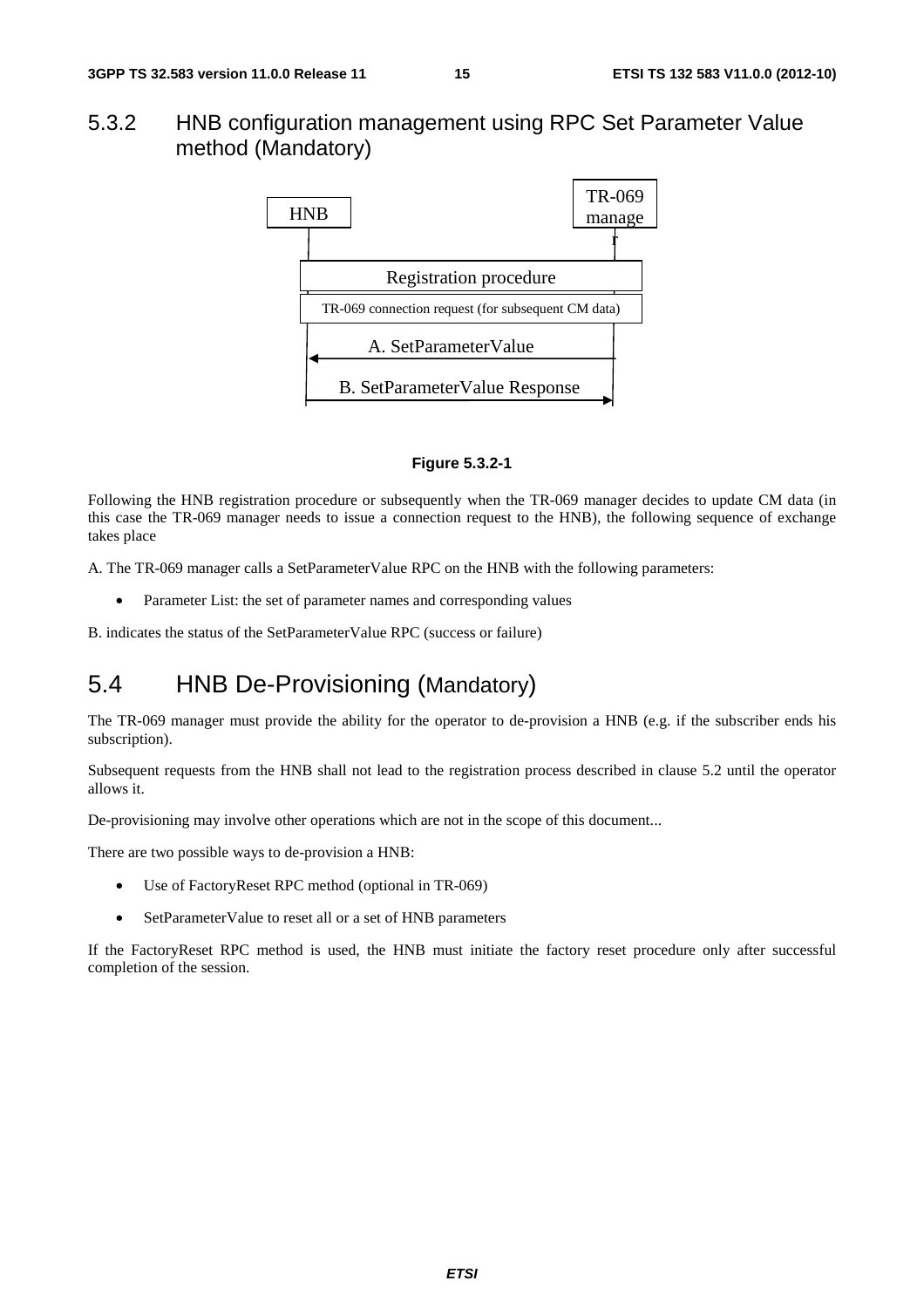

### **Figure 5.4-1: HNB de-provisioning using FactoryReset RPC method**

Figure 5.4-2 provides the procedure flows for HNB deregistration using SetParameterValue. The process consists in reinitializing all or a set of parameters in the data model. The set of parameters to be reinitialized is operator policy dependent.



**Figure 5.4-2: HNB de-provisioning using SetParameterValue method**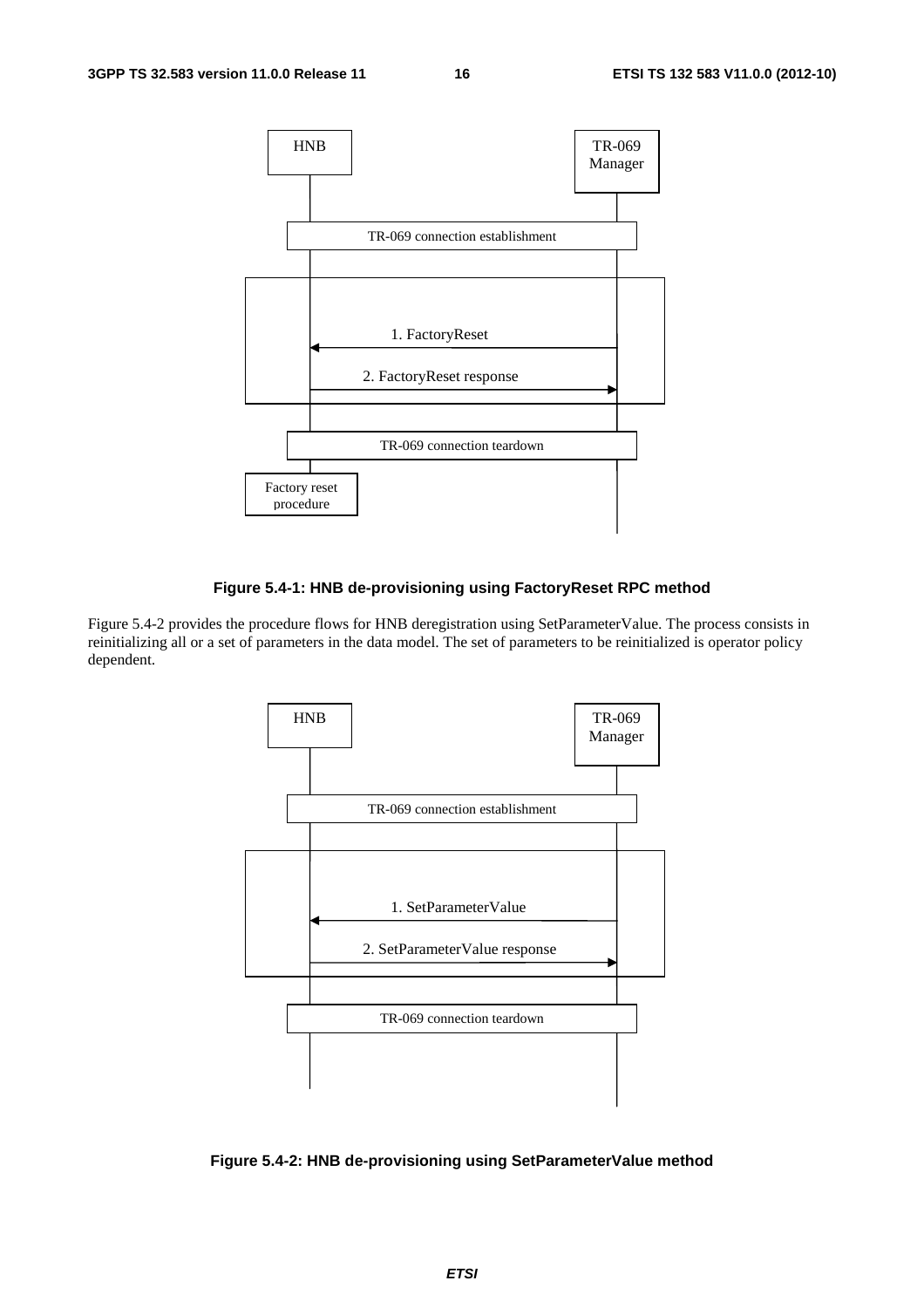# 5.5 Alarm Reporting (Mandatory)

# 5.5.1 Alarm Reporting Mechanism Configuration (Mandatory)

This procedure allows TR-069 Manager to use SetParameterValues method to determine by which alarm attributes of the HNB alarms shall be selected out and reported to TR-069 Manager. The alarms shall be selected out by perceived severity, alarm type, etc.



**Figure 5.5.1-1: Alarm Reporting Mechanism Configuration** 

A TR-069 connection is requested to be established before the procedure.

- 1. TR-069 Manager initiates alarm reporting mechanism configuration by using SetParameterValues. The parameters determined in SetParameterValues are referring to TS 32.582 [10].
- 2. HNB responses to TR-069 Manager to confirm alarm reporting mechanism by SetParameterValues Response. If the response message returns an error code, then the procedure ends up with failure.

The detail procedure of SetParameterValues refer to TR-069 Amendment 2 [5] A.3.2.1

# 5.5.2 Alarm Reporting Procedure (by RPC method) (Mandatory)

When the alarms occur, the HNB report alarms to the TR-069 Manager according to the predefined alarm reporting mechanism.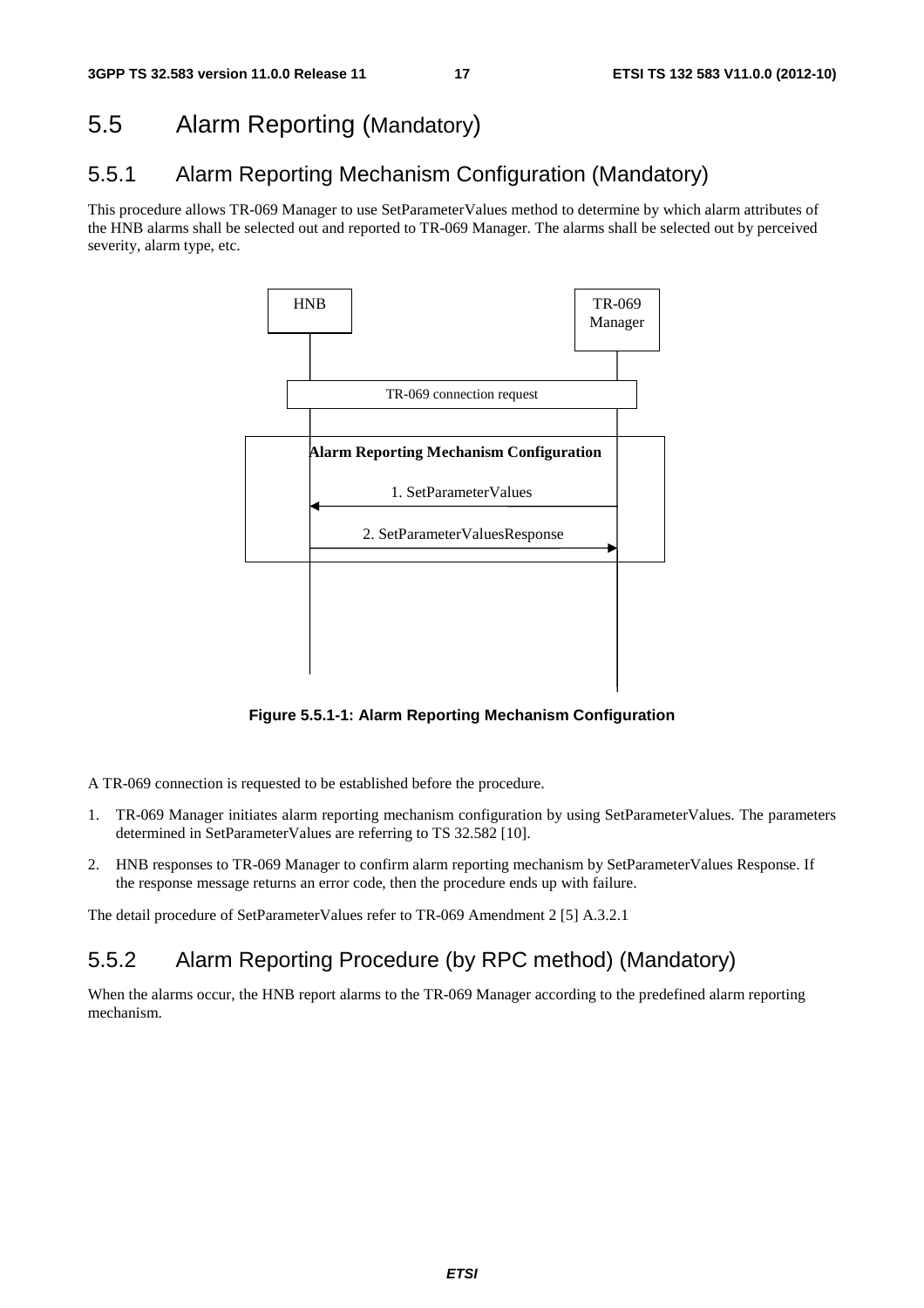

**Figure 5.5.2-1: Alarm Reporting Procedure Flow** 

A TR-069 connection is requested to be established before the procedure.

- 1. HNB reports the alarm directly to TR-069 Manager by using Inform method when the raised alarm keeps in line with alarm reporting mechanism.
- 2. When TR-069 Manager receives the alarm, it responses to HNB with InformResponse.

The detail procedure of Inform refer to TR-069 Amendment 2 [5] A.3.3.1

For Inform method to report the HNB alarms, active notifications shall be reported to TR-069 Manager immediately, passive notifications shall be reported in the next session established with TR-069 Manager.

# 5.6 PM File Upload (Mandatory)

# 5.6.1 PM File Upload Period Set Procedure (Mandatory)

In the PM file upload procedure flow, TR-069 Manager uses SetParameterValues method to set the period a HNB for PM file uploading of HNB. The HNB then uploads PM file to the File Server periodically. When the periodic upload enable parameter is set to disabled, HNB shall not upload PM file any more.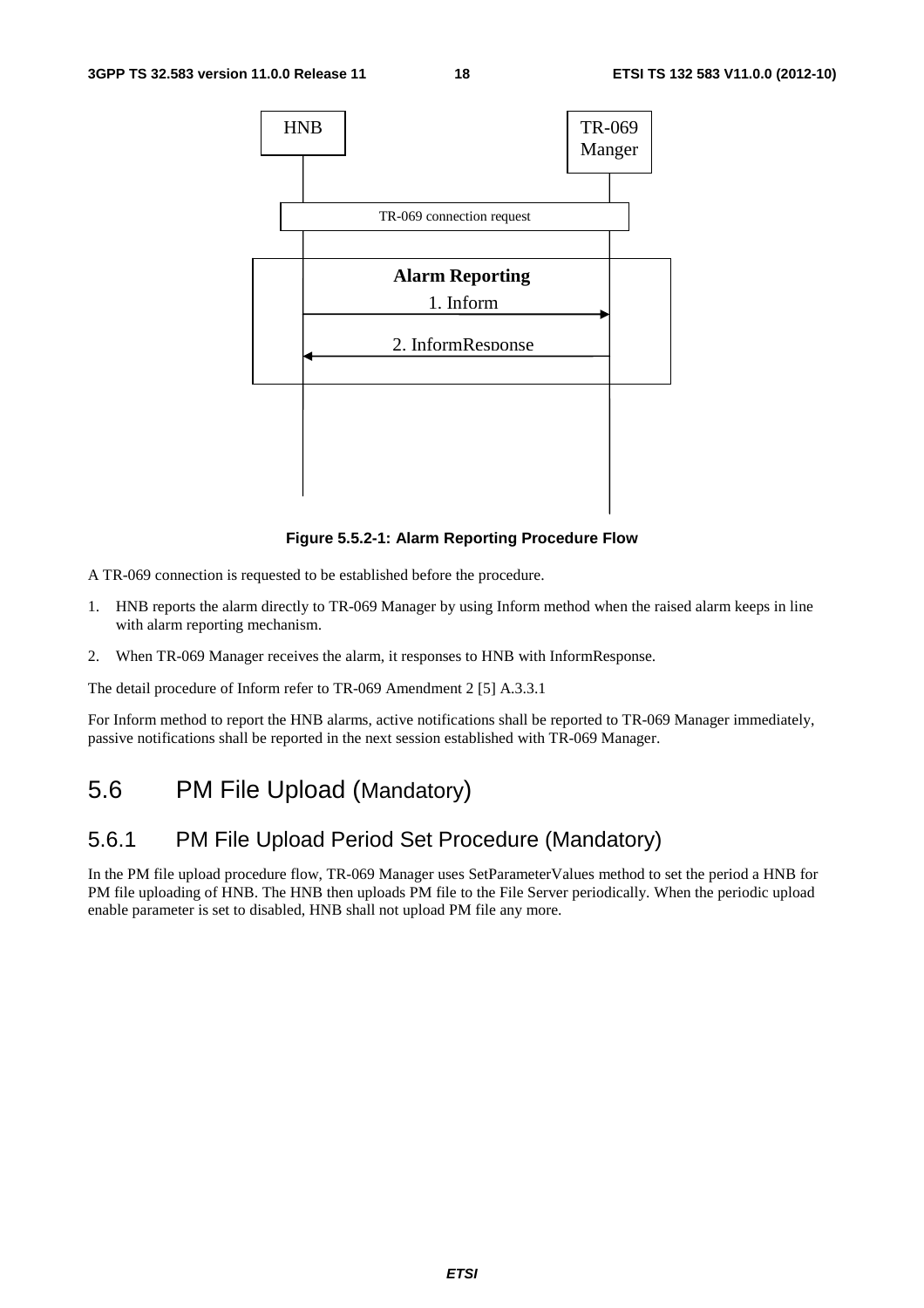

### **Figure 5.6.1-1: PM File Upload Period Set procedure flow**

A TR-069 connection is requested to be established before the procedure.

- 3. TR-069 Manager initiates PM file upload period set procedure flow by using SetParameterValues to set the period of PM file uploading.
- 4. HNB responses to TR-069 Manager to confirm the setting by SetParameterValuesRessponse. If the response message returns an error code, then the procedure ends up with failure.

The detail procedure of SetParameterValues refer to TR-069 Amendment 2 [5] A.3.2.1

### 5.6.2 PM File Uploading Procedure (Mandatory)



**Figure 5.6.2-1: PM file uploading procedure flow** 

1. HNB uploads the PM file to File Server (by use of upload method) periodically according to period parameter. The upload method may be one selected from FTP/ FTPS/SFTP/HTTP/HTTPS. The location of File Server is determined by TR-069 Manager.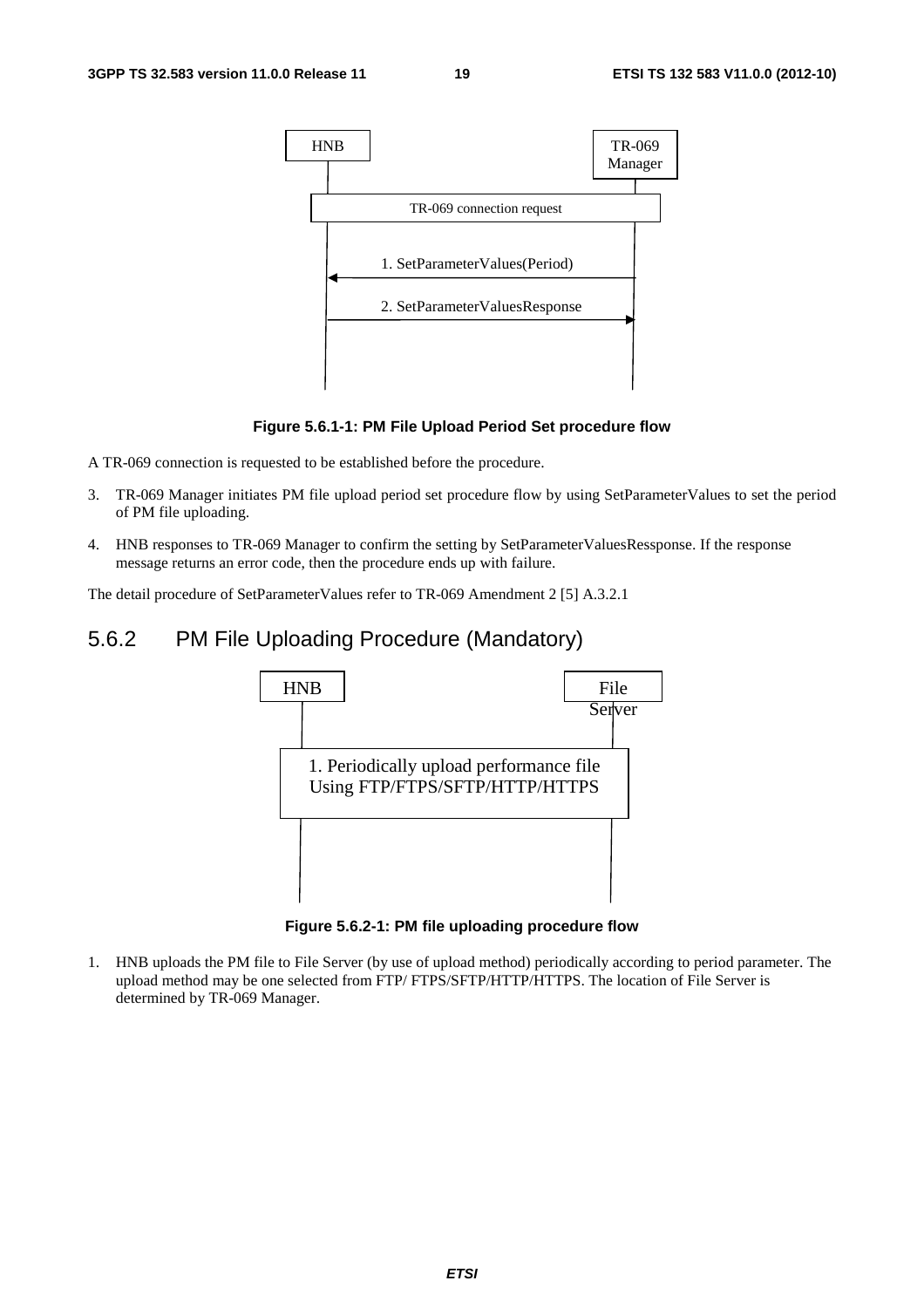# Annex A (informative): Change history

| <b>Change history</b> |              |                 |    |               |                                                                          |               |                 |
|-----------------------|--------------|-----------------|----|---------------|--------------------------------------------------------------------------|---------------|-----------------|
| <b>Date</b>           | TSG#         | <b>TSG Doc.</b> | CR | Rev           | Subject/Comment                                                          | <b>Old</b>    | <b>New</b>      |
| Mar 2009              | SP-43        | SP-090069       |    | $- -$         | Presentation to SA for information and approval                          | 1.0.0         | 8.0.0           |
| Jun 2009              | <b>SP-44</b> | SP-090295 001   |    | $\sim$ $\sim$ | Clarify the HNB Configuration Management (CM) procedure flow             | 8.0.0         | 9.0.0           |
|                       |              |                 |    |               | via file download                                                        |               |                 |
| Sep 2009 SP-45        |              | SP-090539 003   |    | $-$           | Precise the meaning of HNB CM procedure flow via file download           | 9.0.0         | 9.1.0           |
| Dec-2009 SP-46        |              | SP-090723 005   |    | $-1$          | Correction of errors in clause number reference, figure number           | 9.1.0         | 9.2.0           |
|                       |              |                 |    |               | reference, and figure numbering                                          |               |                 |
| 2011-03               |              |                 |    |               | Update to Rel-10 version (MCC)                                           | 9.2.0         | 10.0.0          |
| 2011-06               | SP-52        | SP-110288 006   |    | 2             | Correction of procedure flows for HNB non-IPsec usage - alignment 10.0.0 |               | 10.1.0          |
|                       |              |                 |    |               | with 33.320                                                              |               |                 |
| 2011-09               | SP-53        | SP-1105331010   |    |               | Align the HNB-GW discovery procedure with flow diagram                   | 10.1.0 10.2.0 |                 |
| 2011-09               | SP-53        | SP-110532 012   |    |               | Add the root CA certificate pre-configuration to the discovery           |               | $10.1.0$ 10.2.0 |
|                       |              |                 |    |               | procedures                                                               |               |                 |
| 2012-09               |              |                 |    |               | Update to Rel-11 version (MCC)                                           |               | $10.2.0$ 11.0.0 |